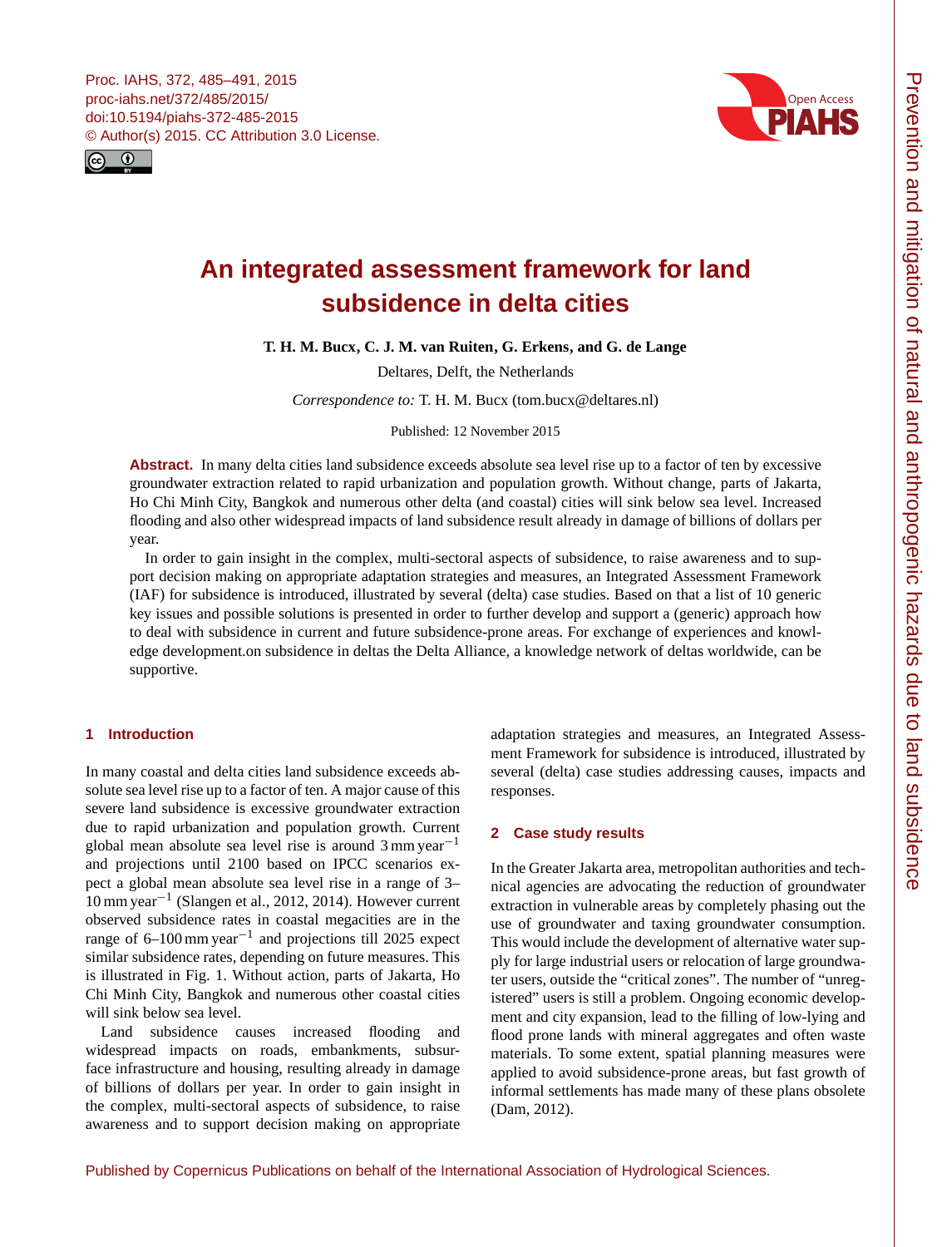

#### **Subsidence in Sinking Cities**

|                         | <b>Mean cumulative</b><br>subsidence in period<br>1900 - 2013 (mm) | <b>Mean current</b><br>subsidence rate<br>(mm/yr) | <b>Maximum</b><br>subsidence rate<br>(mm/yr) | <b>Estimated additional mean</b><br>cumulative subsidence<br>until 2025 (mm) |
|-------------------------|--------------------------------------------------------------------|---------------------------------------------------|----------------------------------------------|------------------------------------------------------------------------------|
| <b>Bangkok</b>          | 1250                                                               | $20 - 30$                                         | 120                                          | 190                                                                          |
| Ho Chi Minh City        | 300                                                                | Up to 80                                          | 80                                           | 200                                                                          |
| <b>Jakarta</b>          | 2000                                                               | 75-100                                            | 179                                          | 1800                                                                         |
| Manila                  | 1500                                                               | Up to 45                                          | 45                                           | 400                                                                          |
| <b>New Orleans</b>      | 1130                                                               | 6                                                 | 26                                           | > 200                                                                        |
| <b>Tokyo</b>            | 4250                                                               | Around 0                                          | 239                                          | 0                                                                            |
| <b>West Netherlands</b> | 275                                                                | $2 - 10$                                          | >17                                          | 70                                                                           |

#### Sea level rise (SLR)

|                | <b>Cumulative mean</b><br>SLR in period 1900 -<br>$2013$ (mm) | <b>Current rate</b><br>(mm/yr) | <b>Maximum rate</b><br>(mm/yr) | <b>Possible additional future</b><br><b>SLR until 2025 (mm)</b> |
|----------------|---------------------------------------------------------------|--------------------------------|--------------------------------|-----------------------------------------------------------------|
| Worldwide mean | 195                                                           |                                | -                              | 86                                                              |

Sources: Bangkok: MoNRE-DGR 2012; Ho Chi Min City: Le Van Trung & Ho Tong Minh Dinh, 2009; Jakarta: Bakr 2011; Manila: Eco et al 2011; West Nederlands; Van de Ven 1993; Tokio: Kaneko & Toyota 2011; Church and White, 2011, Slangen et al., 2013

**Figure 1.** Global sea level rise (SLR) and average land subsidence for several coastal cities (please note that subsidence can differ considerably within a city area, depending on groundwater level and subsurface characteristics).

Recently the Jakarta Coastal Defense Strategy (JCDS) programme integrated the results of various subsidence studies and tried to obtain a reliable number for current and future subsidence trends. This subsidence prognosis is regarded as an extremely vital component for an integrated flood management and coastal defense strategy, but so far a sufficiently detailed hydrogeological model is lacking to reliably predict long term scenarios. This is now under construction (Aobpaet, 2013; Phisut, 2012).

In Bangkok extreme land subsidence by groundwater extraction was successfully reduced by regulations and restrictions for groundwater extraction. A specific law (Groundwater Act) was enacted in 1977. Most severely affected areas were designated as Critical Zones with more control over private and public groundwater activities. Groundwater Use Charges were first implemented in 1985 and gradually increased. In Bangkok currently about 10 % of the total water use is from groundwater extraction, however subsidence is still ongoing but at a much slower pace than before.

Although land subsidence in Ho Chi Minh City has been observed since 1997, there is still considerable discussion about its causes and impacts (Bakr et al., 2013). This is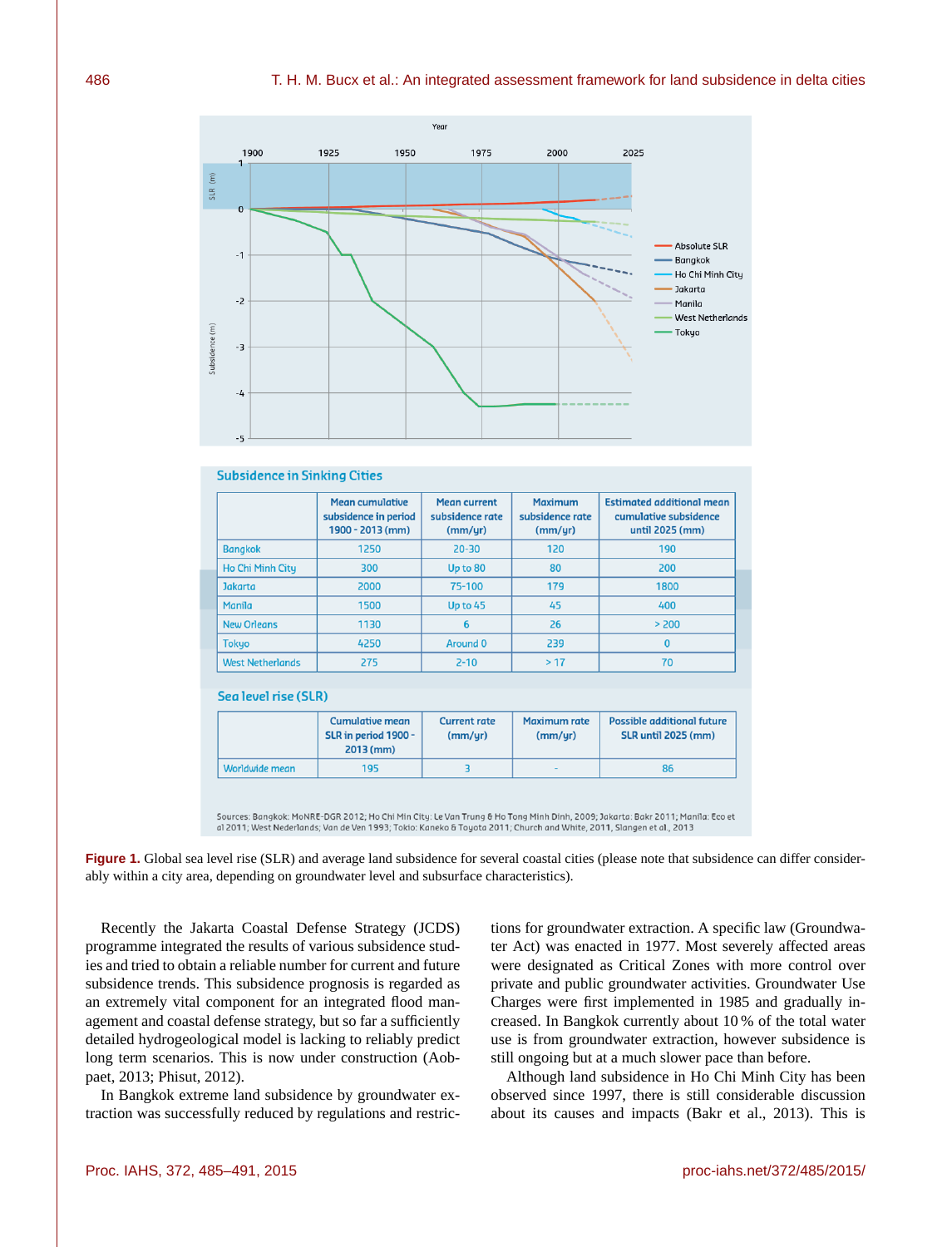partly due to poor monitoring data on land subsidence and on groundwater extraction. Restrictions on groundwater extraction have been initiated but it is too early to observe effects. Besides the registered exploitation, which draws mainly from the deeper aquifers there is a large amount of unregistered extraction for domestic water supply. Hence, the total drawdown rate shows no sign of decreasing. Possibly, this can also be attributed to the fact that recharge is hindered by the reduction in infiltration area due to urbanization.

In New Orleans and the Mississippi delta there is as yet no coordinated strategy on mitigating subsidence. The extraction of oil and gas is of great economic importance for the region and will be stimulated, rather than limited. The debate on groundwater use in New Orleans has only recently started, as its contribution to subsidence is so far unknown (Dokka, 2011). The recently published water management strategy for New Orleans, however, suggests raising water levels in areas with organic rich soils, reducing oxidation of organic matter and mitigating subsidence. The Mississippi delta is starved of sediment because of constructions of dams and erosion-prevention measures upstream in the catchment. In the Coastal Masterplan for the Mississippi Delta plans are included to reintroduce sediment-loaded floodwaters to the delta once more.

In Tokyo, after taking regulatory measures on restriction of groundwater use in the early sixties, the groundwater levels increased again and after around 10 years the subsidence was stopped (see Fig. 1).

With increasing insight in the relationship between groundwater extraction and land subsidence, techniques were developed in Shanghai to restore groundwater levels with active or passive recharge. Although this reduced the further lowering of groundwater tables and limited subsidence, it did not solve immediate problems, notably the effect of subsidence on infrastructure, roads and buildings. The subsidence rate was 39.1 mm year<sup>-1</sup> during the period of 1921–1965 as a result of the increasing utilization of groundwater for industry development. Since the government began to control extraction and to recharge groundwater after 1965, the rate of land subsidence decreased to 6.2 mm year−<sup>1</sup> on average until 2007 (Shi et al., 2008). According to Gong (2008), the primary cause of land subsidence in downtown is construction of high-rise buildings (60 %) after 1990 while in suburbs 70 % is attributed to withdrawal of groundwater.

In Dhaka, increasing problems with flooding and water supply are resulting in more attention to excessive groundwater extraction and subsidence. In this rapidly expanding city many areas are subsidence-prone but there is currently a lack of data on subsidence and its impacts (Steckler et al., 2012). At present around 87 % of the supplied water is from ground water extraction and it has been acknowledged that the focus has to be changed to using surface water instead. However, treating surface water is much more technically complex and expensive than using groundwater, also because the

large rivers nearest to Dhaka city, are polluted among others by the economically important textile industry.

While subsidence in large urban environments in deltaic regions can usually be associated with groundwater extraction, in the case of the Netherlands, where deep extractions are rare, centuries of drainage of surface water, often from former peat marshes has resulted in the widespread lowering of the landsurface by several metres. This is exacerbated by the historic exploitation of peat for fuel, leaving large areas below sea level. These areas were reclaimed and converted in fertile clay polders, but require constant drainage of upwelling groundwater from the underlying confined aquifers. Although the recent upconing of brackish water in these polders poses a water management challenge to adapt to these changing environmental and agricultural circumstances, the area where the surficial and shallow peat remained poses the greatest problems (Cuenca et al., 2010). Not only does the oxidation of drained peat produce a significant amount of green house gas, the continuing subsidence in these areas leads to larger areas where the volumes of upwelling water become a significant economical cost factor. Here also the risk of upconing of brackish groundwater is looming in the background. The greatest cost factor however has been shown to be the gradual deterioration of foundations and infrastructure.

In recent years studies have been performed on how to mitigate this situation. In the agricultural areas keeping the drainage level as high as possible has reduced the rate of subsidence considerably. In urban areas in the peat areas, this would only worsen the situation as the settling surface of streets and gardens leaves insufficient freeboard to accommodate heavy rains. In 2014 the summer rains were especially heavy and widespread flooding has triggered a research effort to systematically mitigate the settlement in urban areas on soft soils. Results from analyses combining InSAR monitoring with geological information indicate that damage in urban areas is dominated by the settlement caused by the use of surcharge in the urban developments. Subsidence rates of 10 mm year−<sup>1</sup> over a decade are not uncommon in these areas, which is comparable to the rates incurred by peat oxidation. Research efforts will therefore concentrate on ways to reduce the load on the soft soils while at the same time improve the drainage capacity of the urban environment.

## Costs of subsidence

Subsidence leads to direct and indirect damage. Direct effects are for instance loss of functionality or integrity of structures like buildings, roads and underground utility networks (critical infrastructure). The most common indirect effects of damage are related to changes in relative water levels, both groundwater levels and surface water levels. The estimation of associated costs is very complex. Moreover due to economic and urban development the potential damage costs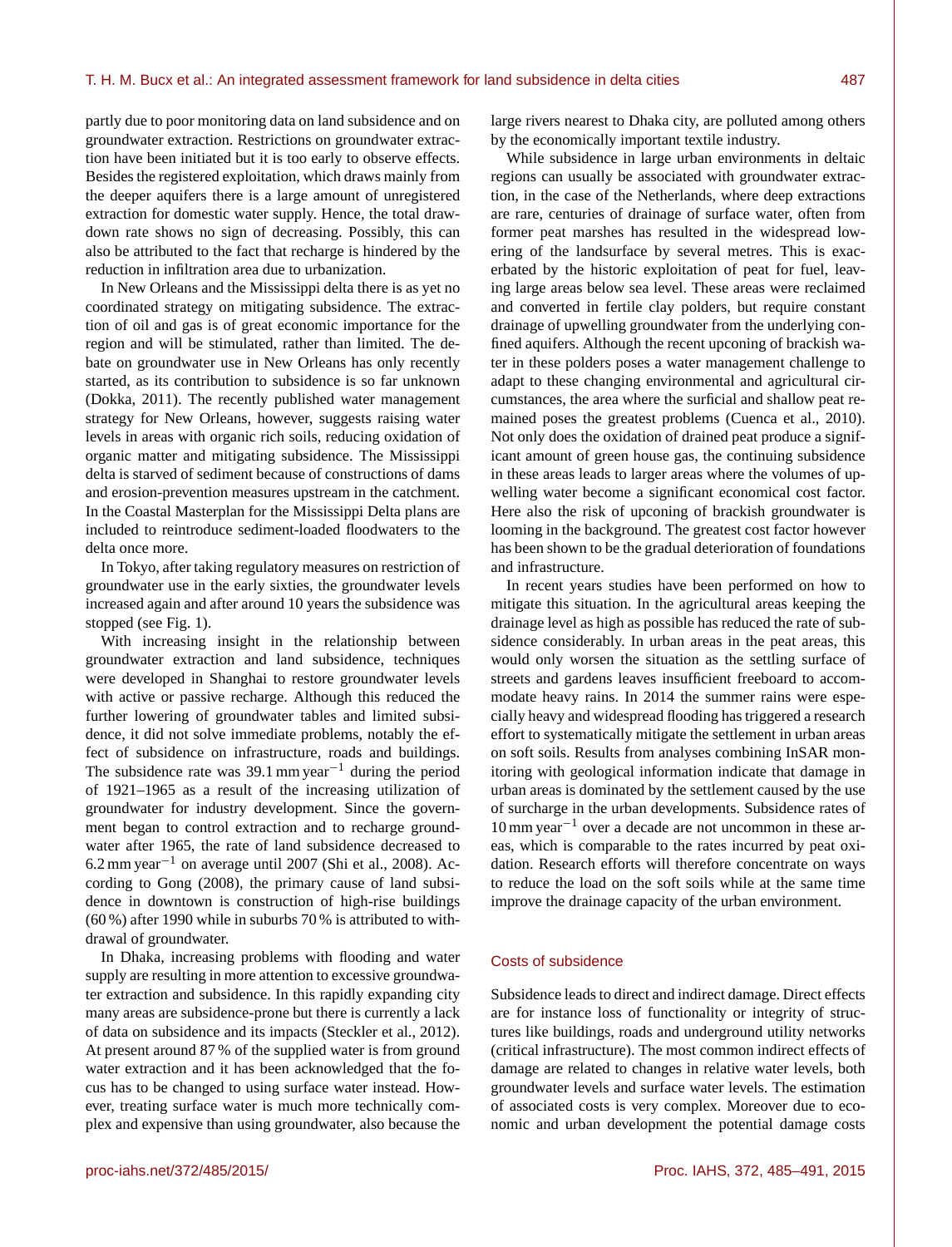will increase considerably, especially in subsidence prone areas such as flood plains.

In practice operational and maintenance costs are considered in several short and long term policies and budgeting. The costs appear on financial sheets as ad hoc investments or planned maintenance schemes, but not as damage costs related to subsidence.

In China the average total economic loss due to subsidence is estimated at around USD 1.5 billion year<sup>-1</sup> of which 80–90 % are indirect losses. In Shanghai, over the period 2001–2010, the total loss cumulates to approximately USD 2 billion. In Bangkok many private and public buildings, roads, pavements, levees and underground infrastructure (sewerage, drainage) are severely damaged by subsidence, but proper estimates of the costs of damage are not available.

In 2006, the total costs of subsidence related damage in the Netherlands was estimated at over EUR 3.5 billion year<sup>-1</sup>. The majority of these costs will not be recognized directly as damage due to subsidence. Also the construction site preparation and construction costs in soft-soil areas should be considered as subsidence-related costs, as these are mainly incurred to prevent consolidation. The greater cost of maintenance of existing structures and buildings as well as the extra costs involved in ground improvement in new developments compared to areas without peat in the subsurface has led to a national governmental fund for municipalities in this situation. A recent inventory of the extra costs incurred in the Netherlands in urban areas and on infrastructure estimated at least EUR 220 million year<sup>-1</sup>. This is excluding damage to historic wooden foundations. A maximum total amount of EUR 40 billion was estimated as cost incurred by soft soil conditions, including projected effects of climate change, when no mitigation measures are taken to counteract present and future adverse conditions.

## **3 Integrated assessment framework**

Land subsidence is often literally a "hidden" issue. Because of its complex, cross-sectoral nature it not only takes place out-of-sight, but it is usually not fully recognized (or acknowledged), especially in the domain of governance and institutional mandates and responsibilities (i.e. lack of a responsible problem owner). The detrimental effects of subsidence are ignored until they become a serious and costly issue. If proper attention is paid to developing the required technical, administrative and institutional capabilities, the negative impacts of land subsidence can be mitigated and the process largely stopped. Therefore a comprehensive and integrated approach is needed. Deltares has developed an Integrated Assessment Framework addressing all aspects of subsidence, which can be applied on any subsidence case. It is based on the DPSIR approach (Driving forces, Pressures, State, Impacts and Responses) and Spatial Layer model. The

DPSIR aspects cover the cause-effect-response chain being elaborated for three spatial layers: the Occupation layer (land and water use), Network layer (infrastructure) and Base layer (natural resources subsurface). The main steps and elements of this approach are elaborated in Table 1.

Every city that wants to tackle its subsidence problem has to deal with questions such as: what are the main causes, how much is the current subsidence rate and what are future scenarios, what are the impacts and risks, how can adverse impacts be mitigated or compensated for, and who is involved and responsible to act? In order to answer these technical and governance questions, an integrated approach supports the (policy) development path that cities should follow, from problem identification to planning and implementation of solutions and their evaluation. Every subsiding city is somewhere along this development path (see Table), ranging from being in an early analysis stage (for instance Dhaka, Bangladesh) to cities that more or less seem to have solved the problem at the other end of the spectrum (for instance Tokyo, Japan).

#### Delta Alliance – knowledge platform

To address subsidence in delta cities through an integrated approach, the Delta Alliance can be supportive in information gathering, exchange of experiences and knowledge development (joint research initiatives), building on the Delta Alliance publication "Comparative assessment of the vulnerability and resilience of deltas – Extended version with 14 deltas, Synthesis report" (see [www.delta-alliance.org\)](www.delta-alliance.org).

Delta Alliance is an international knowledge-driven network organization with the mission of improving the resilience of the world's deltas. With increasing pressure from population growth, industrialization, changing climate and subsidence, it is more important than ever that these valuable and vulnerable locations increase their resilience to changing conditions. Delta Alliance brings stakeholders involved in delta management together in order to benefit from each other's experience and expertise and as such contribute to an increased resilience of their delta region, building on scientific research and practical experiences.

Delta Alliance has sixteen network wings where activities are focused: California Bay (USA), Ciliwung and Mahakam (Indonesia), Mekong (Vietnam), Rhine-Meuse (the Netherlands), Nile (Egypt), Pantanal (Brazil), Ganges-Brahmaputra (Bangladesh), Mississippi (USA), Yangtze (China), Parana (Argentina), Taiwan, (Zambezi) Mozambique, (Tana) Kenya, Ghana, (Ebro) Spain and (Ayeyarwadi) Myanmar. Some other deltas have shown keen interest to join the Delta Alliance network, notably from Senegal, Thailand, Japan, Romania, Benin and Nigeria.

Research and investment in addressing the unique challenges of river delta regions are happening in many projects and programs around the world. Delta Alliance provides a framework to support the symbiosis of these countless activ-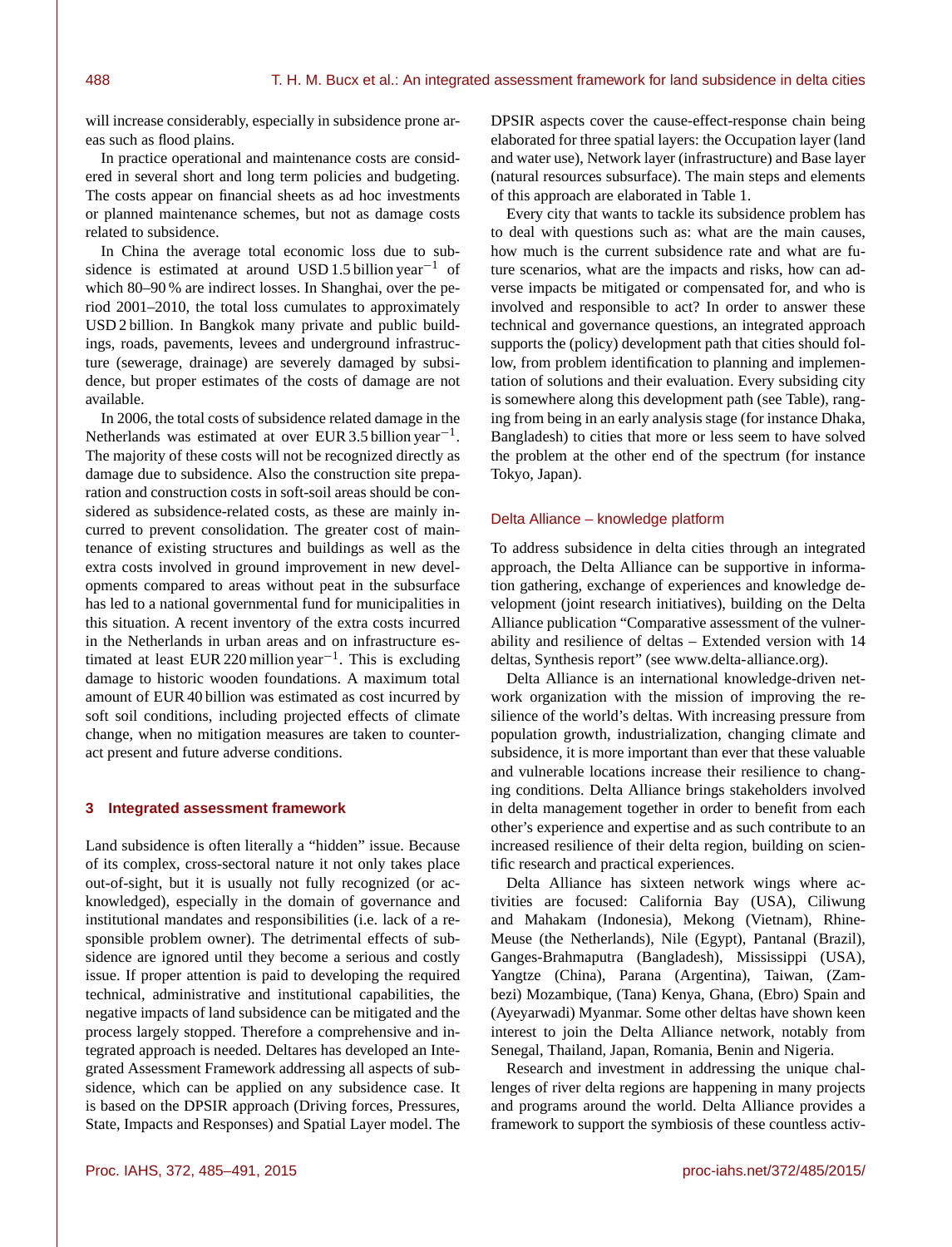|  |  | <b>Table 1.</b> The main steps and elements of the Integrated Assessment Framework for subsidence. |  |  |  |  |  |  |
|--|--|----------------------------------------------------------------------------------------------------|--|--|--|--|--|--|
|--|--|----------------------------------------------------------------------------------------------------|--|--|--|--|--|--|

| <b>Steps</b>           | <b>Questions</b>                                                                                                                                                                  | Technical aspects                                                                                                                                                                                                                                                                                               | Governance aspects                                                                                                                                                                                                                                                                                                                                                                            | City example<br>(state of development)            |
|------------------------|-----------------------------------------------------------------------------------------------------------------------------------------------------------------------------------|-----------------------------------------------------------------------------------------------------------------------------------------------------------------------------------------------------------------------------------------------------------------------------------------------------------------|-----------------------------------------------------------------------------------------------------------------------------------------------------------------------------------------------------------------------------------------------------------------------------------------------------------------------------------------------------------------------------------------------|---------------------------------------------------|
| 1. Problem<br>analysis | - How much subsidence is there?<br>- What are the causes?<br>- Who is involved and responsi-<br>ble?                                                                              | - Measurement data collection<br>- Data analyses to disentangle<br>subsidence causes<br>- (Inverse) modeling to make pre-<br>dictions                                                                                                                                                                           | - Awareness raising<br>- Stakeholder analysis/<br>identification of problem owners                                                                                                                                                                                                                                                                                                            | - Dhaka<br>- Manila<br>- New Orleans<br>- Jakarta |
| 2. Planning            | - How much future subsidence is<br>predicted?<br>- What are the current and future<br>impacts (monetised)?<br>- What are most vulnerable areas?<br>- What are possible solutions? | - Scenario constructions<br>- Modeling/forecasting<br>- Damage assessments<br>- Vulnerability and risk<br>assessments<br>- Decision support systems<br>(see 4.6)<br>- Cost-benefit analyses/multi-<br>criteria analysis<br>- Selection of structural measures<br>in an integrated multi-sectoral<br>perspective | - Capacity building/education<br>- Multi-sectoral planning, partici-<br>pation, stakeholder engagement<br>and commitment (see 4.4 and<br>4.5)<br>- Political action, development of<br>policy, strategy and legal instru-<br>ments<br>- Planning and design of buildings<br>and infrastructure, incl. building<br>codes (see $4.8$ )<br>- Decision-making on implemen-<br>tation (see $4.5$ ) | - HCMC                                            |
| 3. Implementa-<br>tion | - What will be done, how and<br>when and by whom?                                                                                                                                 | - Installing monitoring systems<br>(see 4.7)<br>- Setting up pilot projects<br>- Proposing innovative (alterna-<br>tive) solutions (see 4.3)<br>- Implementation of structural<br>mitigating and/or adapting<br>measures (see 4.1, 4.2, 4.3)<br>- Exchange of knowledge and<br>best practices (see 4.10)        | - Multi-sectoral<br>coopera-<br>tion/organisational structure<br>- Implementation of non-<br>structural measures (see 4.1)<br>- Legal framework/operational<br>procedures/guidelines<br>- Enforcement of laws and regula-<br>tions<br>- Financing mechanisms/asset<br>management (see 4.9)                                                                                                    | - Bangkok                                         |
| 4. Evaluation          | - Is the problem under control?                                                                                                                                                   | - Monitoring, re-modeling<br>- Compliance checking<br>- Assessment and outlook                                                                                                                                                                                                                                  | - Stakeholder evaluations<br>- Public hearing                                                                                                                                                                                                                                                                                                                                                 | - Tokyo<br>- Shanghai                             |

ities ongoing in delta regions, reducing unnecessary overlap and identifying gaps in efforts. Delta Alliance is a vehicle for increased cooperation between parties in river deltas worldwide, with the ultimate aim of improving the resilience of the world's deltas through more integrated and effective efforts, building on scientific research and knowledge exchange.

The members of Delta Alliance together develop and share knowledge to:

- **–** envision resilient deltas
- **–** measure, monitor and report resilience in deltas, and
- **–** provide inspiration and support for improved resilience in deltas

In pursuing these goals, members strive to:

- **–** share knowledge, expertise and best practices between deltas worldwide
- **–** co-create and integrate knowledge across deltas, sectors and disciplines
- **–** connect expertise and parties from throughout the watershed
- **–** incorporate local knowledge in research and other knowledge-building activities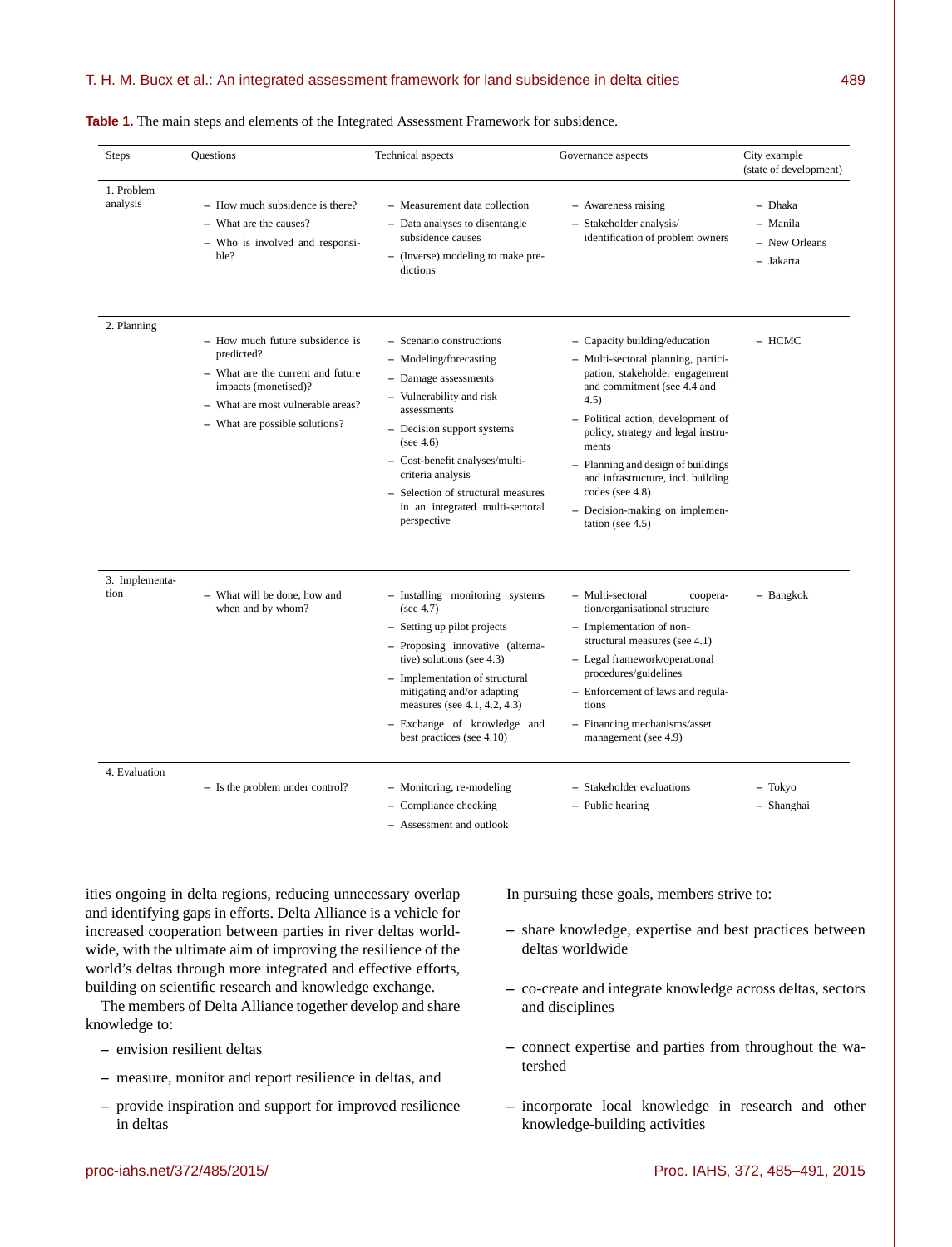**–** provide knowledge and insight to support any use, including education, policy development, investments and disaster response.

The Delta Alliance has many linkages with other networks and initiatives such as the Global Water Partnership strategy 2014–2018, the Belmont Forum Deltas project, the GEF Transboundary Waters Assessment Programme, the Alliance for Global Water Adaptation, and the SIWI/UNEP initiated From Source to Sea partnership. This is further supported by the Sustainable Deltas Initiative 2015 as endorsed by ICSU.

One of the most important research activities of the Delta Alliance in the past years was a comparative assessment of the vulnerability and resilience of 14 deltas, addressing various aspects of delta development and management through an integrated approach. The following deltas were involved: Nile, Tana, Incomati, Zambezi, Ganges- Brahmaputra-Meghna, Yangtze, Ciliwung, Ayeyarwady, Mekong, Rhine-Meuse, Danube, San Francisco Bay and Delta, Mississippi River and Parana. In this study subsidence was recognized as an important issue to be dealt with in many deltas.

#### **4 Conclusions and the way forward**

As yet, insufficiently are taken into account natural resource management, regional (urban) development and strategic spatial planning, and in particular urban flood management, infrastructure design and infrastructure maintenance.

In the framework of an integrated approach the following 10 generic key issues and possible solutions should be further elaborated on a case by case basis:

#### 4.1 Restriction of groundwater extraction

This measure is very important in most cases to counteract human induced subsidence. In vulnerable areas extraction of groundwater should be reduced or completely phased out.

The following regulatory measures can be considered:

- **–** appropriate legislation and consistent implementation and enforcement of regulations
- **–** designation of groundwater regions and critical zones
- **–** restricted licensing and compliance checking for groundwater well drilling
- **–** universal groundwater use metering and charges for groundwater use

# 4.2 Development of alternative water supply (instead of groundwater)

In order to fulfill the increasing (urban) water demand, an alternative water supply for industry and domestic users is required. This process should include water demand assessments (water footprint) and cost/benefit assessments. Addressing and reducing surface water pollution is vital, to develop a sustainable alternative water supply.

#### 4.3 Natural and artificial recharge of aquifers

When addressed consistently and effectively, the reduction of groundwater mining can eliminate one of the primary causes of land subsidence. However, the prolonged effects of settlement, possibly taking up to 10 years, are not immediately solved. Natural and/or controlled groundwater recharge may be applied to speed up recovery, as well as controlled aquifer storage and recovery (ASR) as currently being developed and implemented in Shanghai and Bangkok.

### 4.4 Integrated (urban) flood water management

Improved groundwater management and subsidence studies should be part of an integrated urban water (resources) management strategy including the whole water-subsurface system. Water resources management should be linked to flood mitigation. Ultimately, land subsidence is intricately linked to integrated land and water management, including surface as well as subsurface resources and constraints.

## 4.5 Improving governance and decision-making

In many cases governance is inadequate to address subsidence in an integrated multi-sectoral approach and to develop sustainable short and long term solutions. This involves (public) awareness, encouraging (public) participation, cooperation and coordination between stakeholders at different scales and levels, and also enabling good decision-making supported by decision support models and tools.

# 4.6 Decision support models and tools

Development of models and tools are important to support good decision-making. This involves among others analysis of the relationship between groundwater level and subsidence, development of modeling and forecasting capabilities by development and implementation of an integrated groundwater–subsidence monitoring and analytical model. Moreover, it is essential that local agencies have the expertise and tools to conduct studies, and are engaged in ongoing capacity building, training and knowledge exchange.

## 4.7 Appropriate monitoring and database system

Ongoing studies show that the dependence on reliable ground truth data of observed subsidence is an alarming "Achilles heel" in the battle against subsidence and related flood risk. Therefore, it is necessary to develop and maintain geodetic monitoring networks throughout the metropolitan areas, with stable, precisely calibrated benchmarks levels and periodic